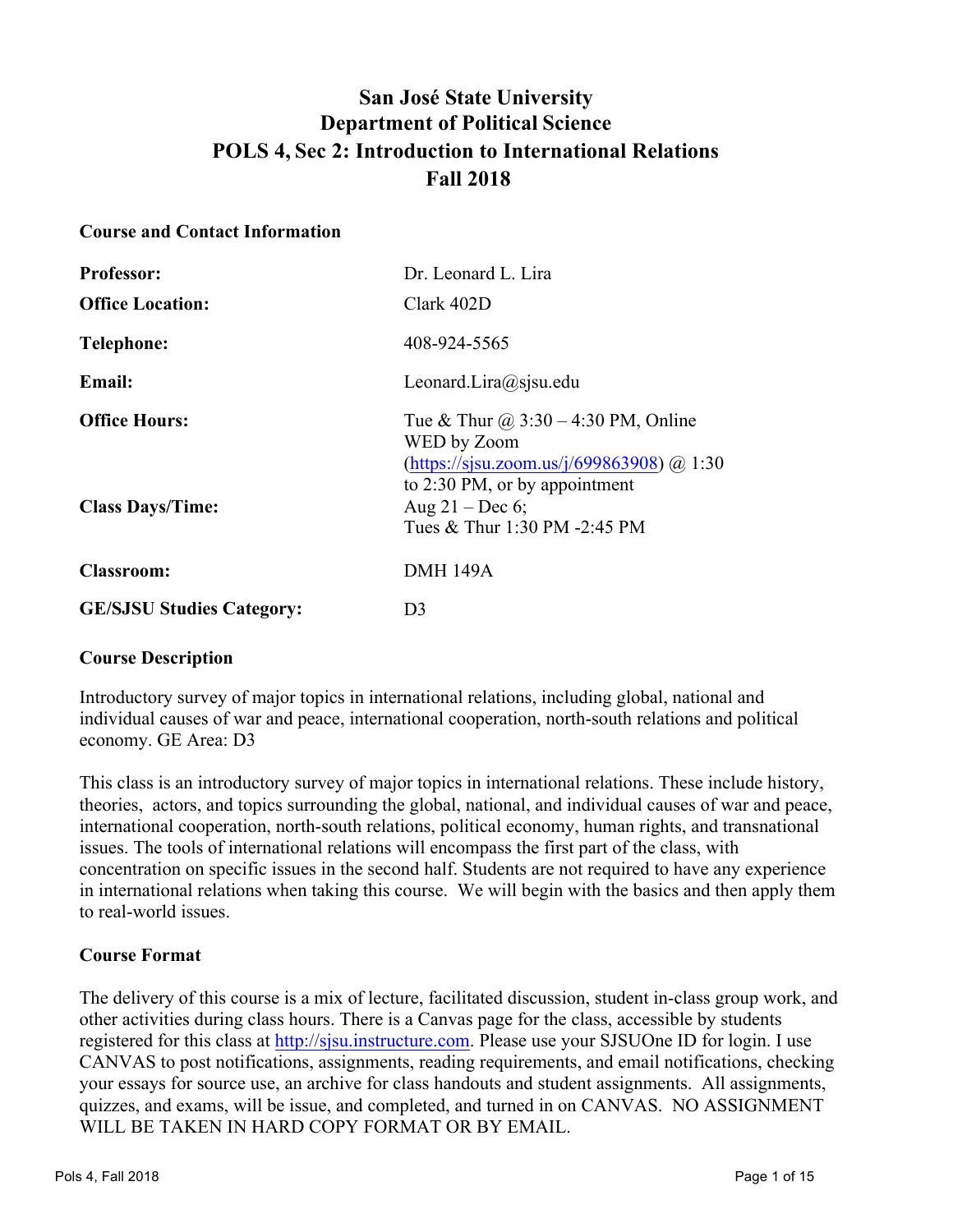# **Required Texts/Readings**

# **Textbook**

There is one required textbook for the course, currently available in Spartan Bookstore: Karen A. Mingst and Ivan M. Arreguin-Toft'7 Essentials of International Relations, 7th edition (NY: W. W. Norton, 2016; ISBN: 978-0-393-28340-2 (pbk); 9780393616712 (ebook)).

# **Other Readings**

Other readings for this class are electronic. They will be accessible either as electronic books on the King Library webpage, via the Canvas page under "Files," or as links as listed in the schedule below. For the Canvas files, click on "Files," look for the "Readings" tab and click on this, and you should see a list of files with individual excerpts/articles for you to access. If there are any accessibility issues with regards to these readings, please contact the instructor about the problem ASAP so we can resolve the issue. All readings (text and additional) are required unless indicated in the Schedule. Please complete the reading prior the assigned dates to ensure preparation for participation in lectures, class discussion, group work and for good performance on exams and papers.

#### **Library Liaison**

The library liaison for Political Science is available to answer questions and provide one-on-one help learning using the library for research.

His name and contact info is: Paul Kauppila

Librarian (Political Science Liaison) (408) 808-2042 Paul.Kauppila@sjsu.edu

# **Course Goals**

#### **SJSU GE Learning Outcomes (GELO) (\*Outcome assessed this semester)**

This is a D3 (Social issues) course. Upon successful completion of this course, students will be able to apply multidisciplinary material to a topic relevant to policy and social action at the local, national, and/or international levels. Specifically, students will be able to:

- 1. place contemporary developments in cultural, historical, environmental, and spatial contexts;
- 2. identify the dynamics of ethnic, cultural, gender/sexual, age-based, class, regional, national, transnational, and global identities and the similarities, differences, linkages, and interactions between them;
- 3. evaluate social science information, draw on different points of view, and formulate applications appropriate to contemporary social issues;
- 4. apply multidisciplinary material to a topic relevant to policy and social action at the local, national, and/or international levels; and
- **5. identify and analyze the social dimension of society as a context for human life, the processes of social change and social continuity, the role of human agency in these social processes, and the forces that engender social cohesion and fragmentation.\***

# **Department of Political Science Program Learning Outcomes (PLO)**

This course supports students' ability to demonstrate achievement upon the Political Science Program Learning Outcome upon graduation. The Political Science Department has the following objectives for its students:

1) Breadth: Students should possess a broad knowledge of the theory and methods of the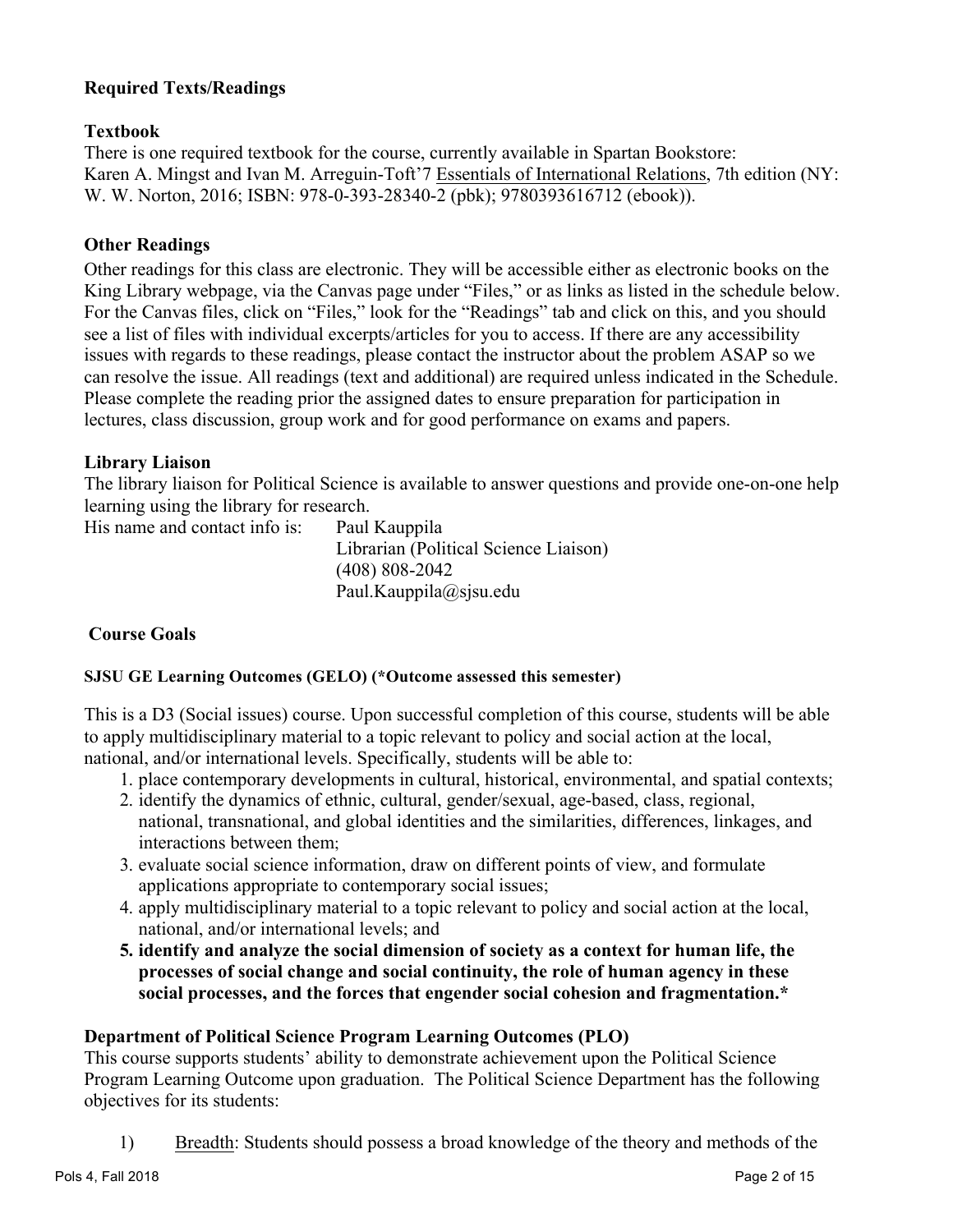various branches of the discipline.

- 2) Application: Students should be able to apply a variety of techniques to identify, understand, and analyze domestic and international political issues and organizations.
- 3) Disciplinary methods: Students should be able to formulate research questions, engage in systematic literature searches using primary and secondary sources, have competence systematic data gathering using library sources, government documents, and data available through electronic sources, should be able to evaluate research studies, and should be able to critically analyze and interpret influential political texts.
- 4) Communication Skills: Students should master basic competencies in oral and written communication skills and be able to apply these skills in the context of political science. This means communicating effectively about politics and/or public administration, public policy, and law.
- 5) Citizenship: Students should acquire an understanding of the role of the citizen in local, state, national, and global contexts and appreciate the importance of lifelong participation in political processes.

## **POLS 4 Course Learning Outcomes (CLO)**

Upon successful completion of this course, students will meet the SJSU GELO D3 goals and Department of Political Science Program goals by being able to:

**CLO 1**: demonstrate knowledge of major theoretical approaches to the study international relations and their use in explaining historical and contemporary international political behavior;

**CLO 2:** identify and explain the role of different actors in international politics, including individuals, states and international organizations;

**CLO 3:** demonstrate knowledge of major international political issues such as international political economy, causes of war, human rights, and global issues such as terrorism and global environmental problems;

**CLO 4:** conduct original research, critically analyze the literature, and propose original solutions to contemporary problems in international relations; and

**CLO 5:** discuss and debate major international relations issues in a collaborative manner..

To achieve these objectives there is a writing requirement of at least 1500 words over the course of the semester in terms of exams and papers. The course will cover the first two requirements by considering historical and contemporary issues in international politics, studying first the theories of explanation of politics and actors in politics, writing a book/movie review, then testing for student knowledge in these areas over two exams. The course will cover the third and fourth requirements by having students analyze specific issues surrounding the causes of war and terrorism, the nature of human rights and its effects on politics, the international political economic system and transnational issues such as the environment, world health, and crime. The fifth requirement will be met by in class contribution to learning and participation and the end of course group debate. Readings for this section will include articles from political science but also other research disciplines. To assess the writing requirement, students will write essays on these issues and must complete two out of three offered essay topics to fulfill this outcome. The writing over the course of this semester (book/movie review, essays and the final exam) will result in writing that totals no more than 3000 words.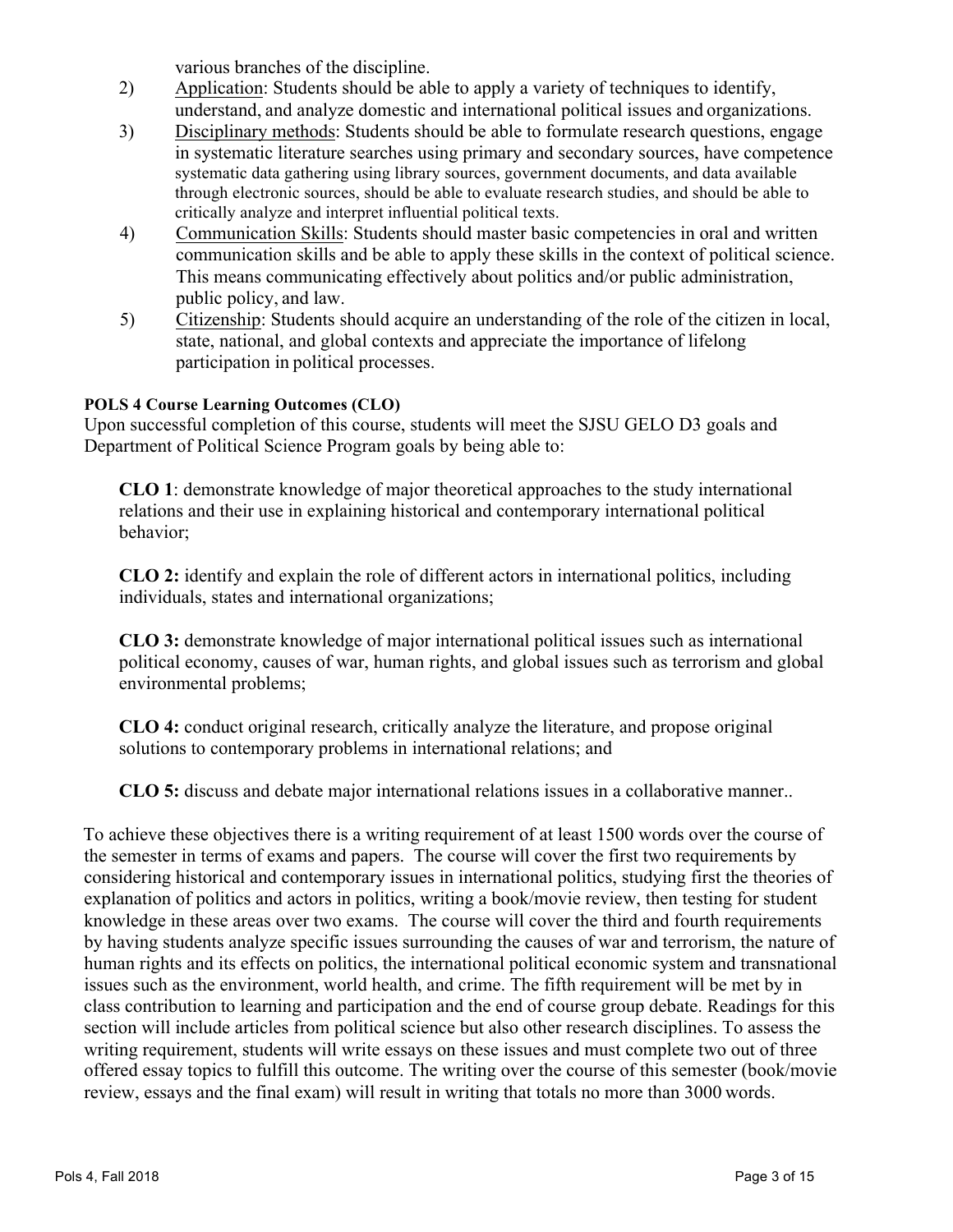# **Course Requirements and Assignments**

Success in this course is based on the expectation that students will spend, for each unit of credit, a minimum of 45 hours over the length of the course (normally 3 hours per unit per week with 1 of the hours used for lecture) for instruction or preparation/studying or course related activities including but not limited to internships, labs, clinical practica. More details about student workload can be found in University Policy S12-3 at http://www.sjsu.edu/senate/docs/S12-3.pdf. Below are the course assignment used to assess student performance.

**Discussion/Participation:** Students will participate via discussion and other in-class activities over the course of the semester. While attendance is not the primary method of measuring participation, if students are not attending class, they will not be participating. Activities may be verified through writing at the start or end of the class session, or through spontaneous quizzes and iClicker participation events. Group activities, when they occur, may include some form of verification for student participation. Part of the grade for this item will involve student participation in a debate at the end of the course.

**Mid-term Exam**: The mid-term exam will consist of an in-class, type-written exam that students will submit online. The purpose of the exam is to assess students' grasp of the basic international relations theories prior to their ability to use the theories to critically assess international political events. The exam will be made available the day of the exam. The in class portion of the exam is closed book and closed notes, students may not rely on other students for answers. It will be composed of a True/False, Multiple Choice. There will be a take-home essay question will require a written answer of no more than 500 words.

Students must plan to take the tests as scheduled in the syllabus. No tests will be given before the scheduled date for any reason. Make-ups will only be given for verifiable emergencies, and the time for the makeup will be set by the instructor within a week of the scheduled date. If you miss an exam, you have one week to make it up; otherwise, it will be counted as a zero in the final grade calculation. A laptop or tablet capable of completing the exam is required. You can check one out from the library if needed.

**Essays:** There are four essay topics corresponding with Part III major topics as listed on the schedule. Students are required to select one of these topics and to complete an essay of 750-1000 words (approximately 3-4 pages double-spaced and with 1" margins in 12-point font) for their chosen topic over the course of the semester. Please note that the essay must be completed by the deadline set for each in the Schedule.

See the Policy on Written Work below for details on turning in and completing essays in the class. There is also a longer explanation of the essay assignment, with expectations for content and writing, appended to this syllabus. Essays will be submitted on line in Canvas.

Recommended Essay Topics are listed below. Students may develop an essay topic on their own, **but only with my approval.**

#### War & Strife Paper Topics:

Given the expansion of both WMD and drone use in contemporary warfare, is it possible to fight a "just war?" Use lecture and the class readings article to answer this question.

or

In December 2017, the Trump Administration published the US's latest National Security Strategy. The administration described the document as a return to "principled realism". Based on class text,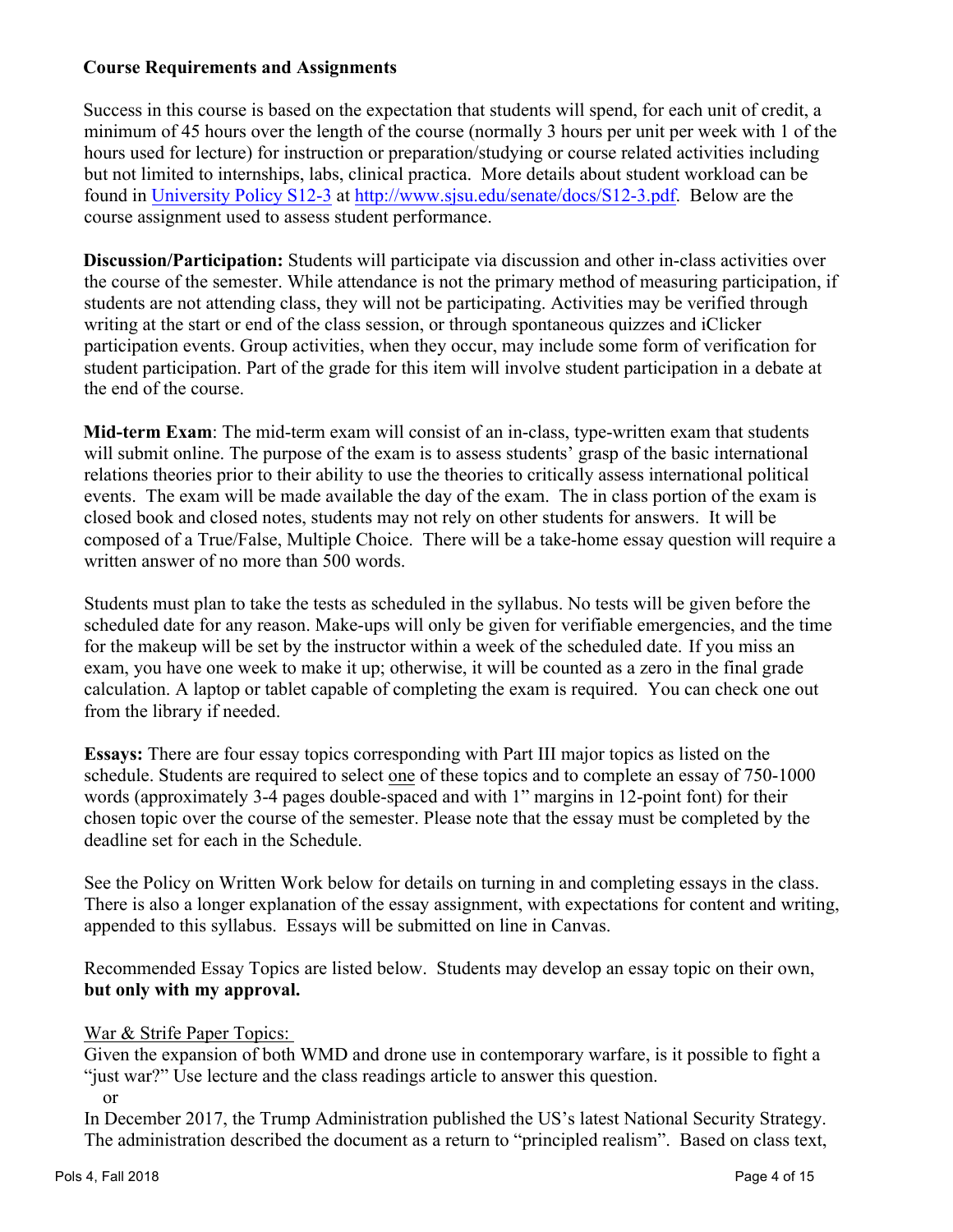readings, and discussion, evaluate how this document is, or is not an example of realism. Use real world examples to demonstrate your point and how this strategy will impact the US's foreign policy.

# Political Economy:

Under *trade liberalization*, which actors are most likely to benefit? Which actors are most likely to not benefit? Use lecture, the text and Brown to answer this question.

or

In what ways did Nationalism and Marxism offer persuasive theoretical alternatives to Liberalism in the 19th or  $20<sup>th</sup>$  centuries?

#### Human Rights:

Given the status of international law on the issue of non-refoulement of refugees, when and how can states reject accepting refugees? Does this situation in law reflect the need to protect human rights, state sovereignty, or both? Give your opinion, using lecture and the readings.

or

Evaluate the Trump Administration's "Zero-Tolerance" policy on undocumented immigration to the US from the perspective of state rights versus the rights of individuals. Which takes precedence, which should, and what does this mean for the concept of universal human rights?

## Transnational Issues:

Topic 1: Wildfires are the norm of for the summers in California, while numerous super hurricanes are starting to be the norm for the gulf and east coast. Additionally, the Artic ice is melting causing a rise in sea levels and unprecedented coastal city flooding. Using the IR theories, we discussed in classes, which best explains how nation-states will react to the problem of global warming. Provide examples from specific nations that you pick.

or

Topic 2: Given the recent examples of the Ebola and HIV pandemics, pick one level of analysis, to describe how international actors dealt with those problems, and will deal with future global health issues.

Or

Topic 3: Analyze the issue of human trafficking, narcotrafficking, or cybercrime through a particular theoretical perspective, for example, through a realist, liberal, or radical interpretation. Describe the issue and discuss whether change is possible or even desirable. If you choose to discuss the issue through the realism approach, you want to discuss the roll of the individual as a selfish, power-seeking entity functioning within a state that acts as one voice, and how they seek to fulfill national interest. A liberalist perspective should stick to the premise that people are basically good and moral, and that we develop institutions to bring out the best in people in order to deal with society's problems. You may also analyze the issue through a mixture of different theoretical perspectives.

**Book/Film Review**: The purpose of the Book/Film review is to allow the student to demonstrate competency in applying theoretical thinking to contemporary popular topics relating to international relations. The style, format, and length of a book review will follow the instructor guidelines for book reviews as outlined by the journal International Affairs at

https://academic.oup.com/ia/pages/Author\_Guidelines &

<https://academic.oup.com/DocumentLibrary/IAFFAI/House%20Style%20May%202016.pdf>

Students can find an excellent guideline for writing a film review at the following website: <http://cinemathequepress.com >.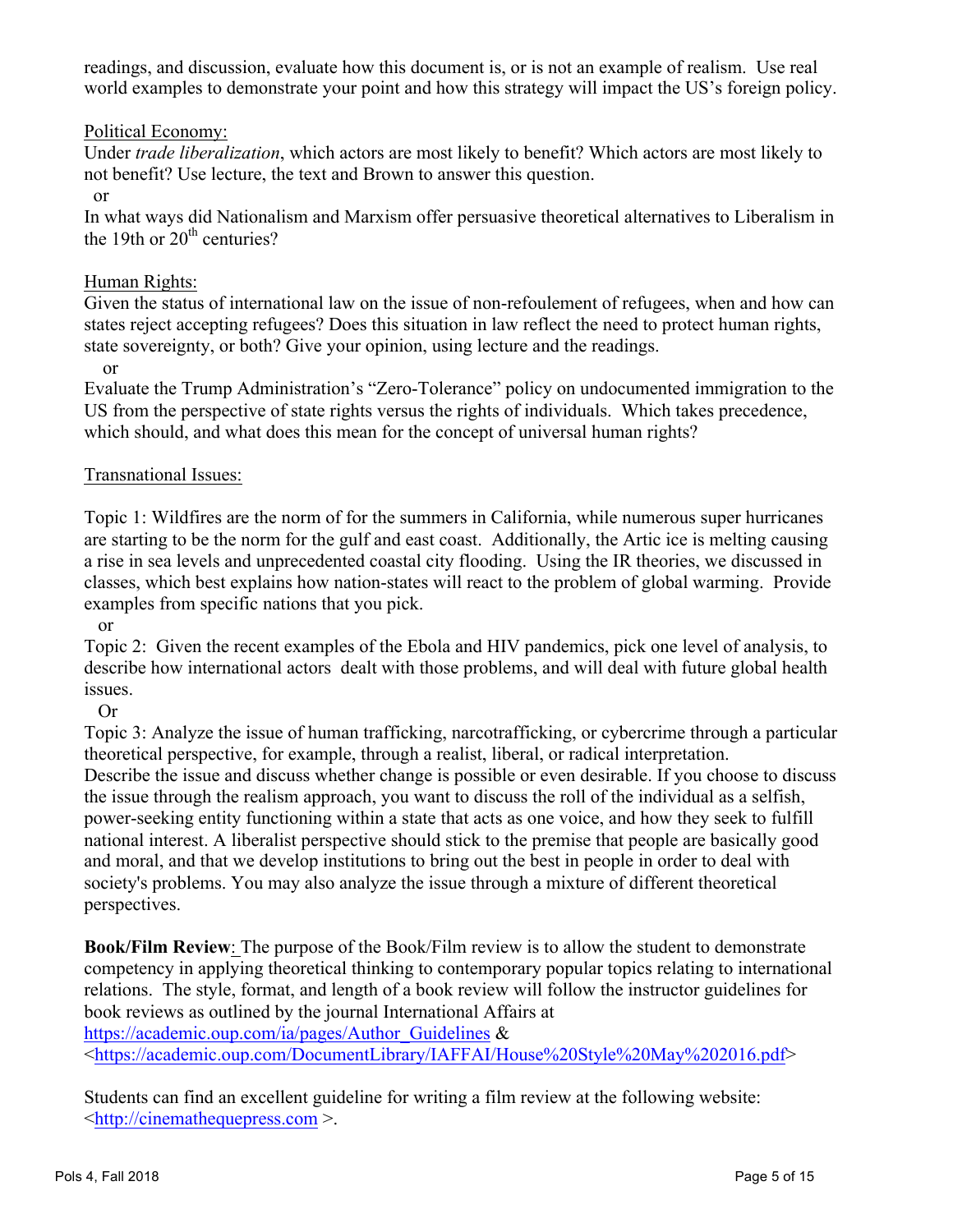The book review/film review should not exceed 500 words. Book and film titles must be approved by the professor before beginning. The following websites offer potential titles: http://www.imdb.com/list/ls031782705/ https://mubi.com/lists/must-watch-films-for-international-relations-students http://foreignpolicy.com/2009/05/11/teaching-foreign-policy-with-film/

Students will select a movie or book and review it through the lens of one of the theories discussed in class. A rubric for the review will be provided when the topic is selected by the students.

\*All essay assignments will be cited and referenced using the APA format. The link below provides access to the Citing and Writing Help webpage from the MLK library: https://libguides.sjsu.edu/writeandcite

**Debate Participation:** Students will form teams 8 teams of 5-6 students. The professor will pair opposing teams and students will select a contemporary or historical international event to debate using theories discussed in class. Once teams select an event, paired teams will select two opposing theories to explain the cause of the event. Teams will conduct research and prepare to debate their assigned topic on their assigned date at the end of the course. The purpose of the debate is to allow the students to demonstrate competency in formulating critical and reasoned responses to global events, engaging in systematic literature searches using primary and secondary sources, systematically gather data using library sources, government documents, and data available through electronic sources, evaluate research studies, and to critically analyze and interpret influential international events and verbally defend an explanation of the event through the use of one of the theories discussed in class.

**Final Exam:** The final exam is scheduled for December 13, 2018 at 12:15 PM. No final will be given out ahead of this date or time; please schedule your plans accordingly. Makeups will occur on the official makeup day (December 19) for students with a verifiable emergency, at a time I will set after the student notifies me.

This test will be issued in-class, Students are required to write an essay of 2-3 pages, on a topic chosen from a list of topic questions given in class before the exam (no more than a 1000 words). This exam is comprehensive for the class, although topics will be based off the final four major issue topics. I will give you a list of questions before the test, and then select one from the list for you to choose from on the day of the exam. Students may use books, notes, or other sources to provide their answers. They may not use other classmates as a resource. Students will be expected to adhere to collegiate level plagiarism rules and norms. Exams will be submitted online before the end of the Final exam time limit. A laptop or tablet capable of completing the exam is required. You can check one out from the library if needed.

Assessment for this course will consist of in class contribution to learning (participation in discussion & group work), two in-class exams (a Mid-term and Final), and two essays (one topical, of the student's choosing, one a book/film review) valued as follows:

| Assignment               | Percentage  | Due Date               |
|--------------------------|-------------|------------------------|
| Contribution to Learning | 15 percent  | See Canvas Assignments |
| Mid-Term Exam            | 20 percent  | 20 September           |
| Book/Film Review & Essay | 30 percent  | 20 Nov & 6 Dec         |
| Group Debate             | 15 percent  | $27$ Nov – 6 Dec       |
| Final Exam               | 20 percent  | 13 Dec                 |
| Total                    | 100 percent |                        |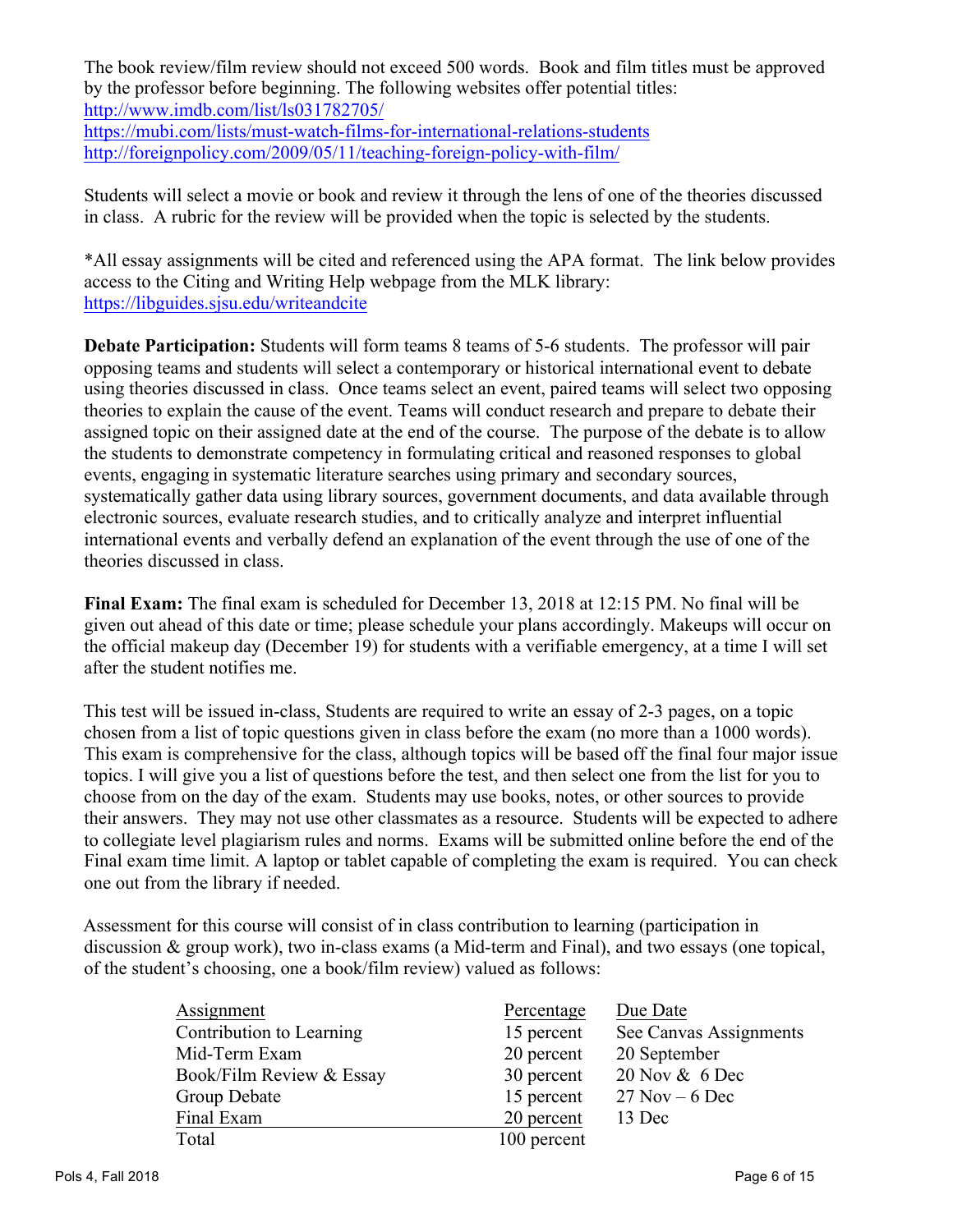| Mapping Assessments to CLOs, PLOs, and GELOs |          |          |            |
|----------------------------------------------|----------|----------|------------|
| Assessment                                   | Course   | Program  | General    |
|                                              | Learning | Learning | Learning   |
|                                              | Outcomes | Outcomes | Outcomes   |
| <b>Contribution to Learning</b>              | 1 - 5    | $1 - 5$  | 1-5        |
| <b>Midterm Exam</b>                          | 1 & 2    |          | 1 & 2      |
| <b>Essay &amp; Book/Film Review</b>          | 3 & 4    | 3 & 4    | 3, 4, 8, 5 |
| <b>Group Debate</b>                          | 4 & 5    | $2 - 5$  | 4, 5       |
| <b>Final Exam</b>                            | - 4      | -4       | 1-5        |

# **Grading Policy**

All assignments are graded based upon a percentage system, which can be converted to letter grades. The percentage to letter grade scale is the following grades: 97-100% is an A+, 94-96.9% is an A, 90-93.9% is an A-, 87-89.9% is a B+, 83-86.9% is a B, 80-82.9% is a B-, 77-79.9% is a C+, 73- 76.9% is a C, 70-73.9% is a C-, 67% - 69.9% is a D+, 63% - 66.9% is a D, 60% - 62.9% is a D-, below 60% is an F. The same letter grade distribution applies to the final course grade as it does for each assignment. You will have an idea how you stand in the class as your scores for your graded assignments will be posted on CANVAS.

Note that "All students have the right, within a reasonable time, to know their academic scores, to review their grade-dependent work, and to be provided with explanations for the determination of their course grades." See University Policy F13-1 at http://www.sjsu.edu/senate/docs/F13-1.pdf for more details. However, that right is subject to students turning their assignments in per the schedule listed below. Failure submit work on time will result in delayed grading and notification of scoring.

Final grades are due from faculty to the SJSU Registrar's grade roster by 1 January 2019 and will be made viewable for academic standing to students on 9 January. However, I should have the course final grades submitted no later than 21 December 2018, if all students submit all assignments on time. If you submit your work on time, and you complete the SOTE/SOLATE end of course evaluations, you will be able to view your grade on the SJSU Registrar Grade Roster via MySJSU(HTML) on 22 December.

# **Policy on Submitting Written Work in this Course**

In order to make sure all students complete their work under equal and fair conditions and to facilitate turnaround on grading, the following policy applies to submitting written work (contribution to learning assignments or essays written outside of class) for this course:

1) For full credit, students must submit each assignment/essay by the day designated in the syllabus, barring an emergency that is verifiable in writing. Routine medical or dental appointments are not considered emergencies and should be schedule outside of class meeting times. Other situations where a student may not be able to turn in an assignment on time require contacting the instructor before or on the date of submission to get an extension. Extensions may be granted on a case by case basis at my discretion. The decision to grant an extension will be based on the severity of the reason for the request such as medical emergencies or death of a next of kin family member (defined as a parent or sibling, or member of the family who had primary responsibility in raising you).

2) All written assignments must be submitted on via the Canvas page under "Assignments" the day they are due to qualify for full credit. No assignments may be submitted via e-mail for any reason. Late papers will lose the equivalent of one letter grade per day late, barring an excused emergency or an extension granted by the instructor.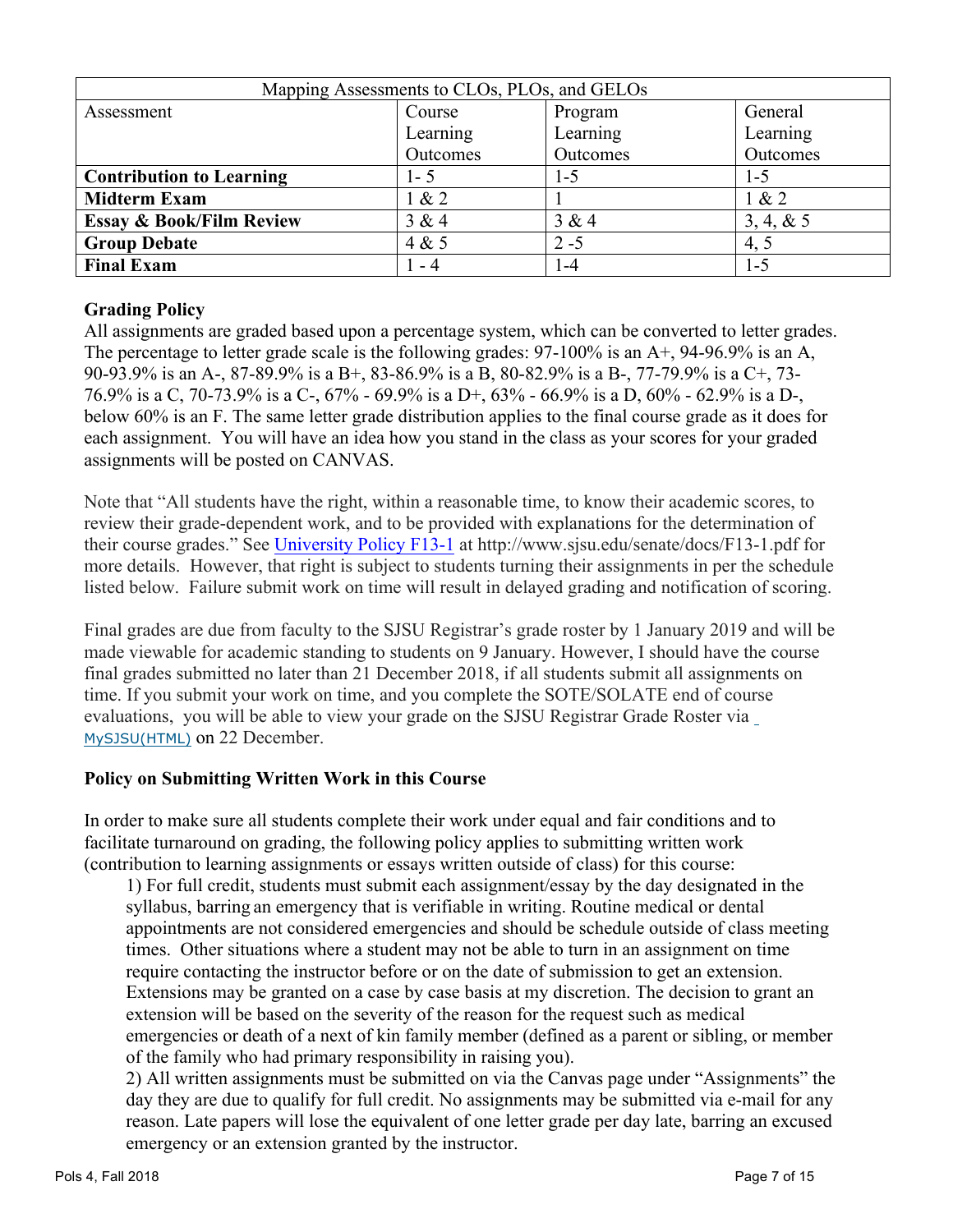3) If an extension is granted, I will determine a new due date, based on the circumstances of t the request.

3) All essay and book/film review assignments must also be uploaded via the Canvas page under "Assignments" in order to qualify for credit, as this will check the paper for source use via Turnitin. If the written assignment is not submitted to the Canvas page, it is not considered "turned in." Uploads are due by 11:59 p.m. on the due date for the paper. Late uploads are possible, but papers will not be graded until the upload occurs.

4) The last possible day for submission of any work due to an emergency or extension is midnight on the last actual lecture day of the session (December 6th). It is also the last day that points can be corrected on late work if an emergency is verified. After this point, the only work that will be accepted for grading from students is the final exam.

5) Barring adjustments to grade points on late work because of an emergency, all grades on written work are final.

6) While students may discuss paper topics and how to approach questions with each other, each student's paper must be their own work – collaboration is not permitted in this course. 7) Students are expected to use sources appropriately as well in writing, giving proper attribution where necessary. Failure to comply with either of these rules risks committing plagiarism.

Students at the college level are expected to submit written work that fits the grammatical, stylistic and citation expectations for college-level work in English. All written assignments in this course are therefore graded in two ways: both in terms of content (information in terms of logic, quality of evidence, etc.) and in terms of writing. If you are at all uncomfortable with writing at the college level, you need to take steps to rectify this. I am willing to preview rough drafts of work in office hours before assignments are due to provide feedback, but only after you have your work reviewed by the one of the SJSU writing resources (information at HTML:

http://www.sjsu.edu/polisci/UndergraduateStudents/WritingAssistanceResources/index.html). You may not rewrite assignments for additional credit or regrades in this course. **At this level of academic work, you should be prepared to submit work that is ready for scrutiny in your first submission.**

# **Classroom Protocol**

Per University Policy F15-12, students are expected to attend all meetings for the courses in which they are enrolled as they are responsible for material discussed therein, and active participation is essential to ensure maximum learning benefit to all class members. For this course, attendance is fundamental to achieving course objectives; for example, students will be required to interact with others in the class. Student participation in this class is aided by regular and punctual attendance, with students prepared to talk and having read the material beforehand. While many of the lessons in the schedule cover multiple days, please keep in mind that putting off preparation for class may hurt your understanding and/or performance.

Minimizing disruption during class, to help your fellow students learn, is a concern in this class. If you are late, please enter quietly and find a seat. Leaving early is also fine if you clear it with the instructor first.Texting is not allowed as it presents a disruption and because it affects students' ability to absorb material. Electronic devices are only acceptable to enhance student participation in class. You will often work in group settings, where you must rely on an electronic device (e.g. laptop or tablet), for research and developing answers to class questions and discussion points. You may also use the device to take notes. However, be advised that some research indicates that better learning occurs by taking handwritten notes.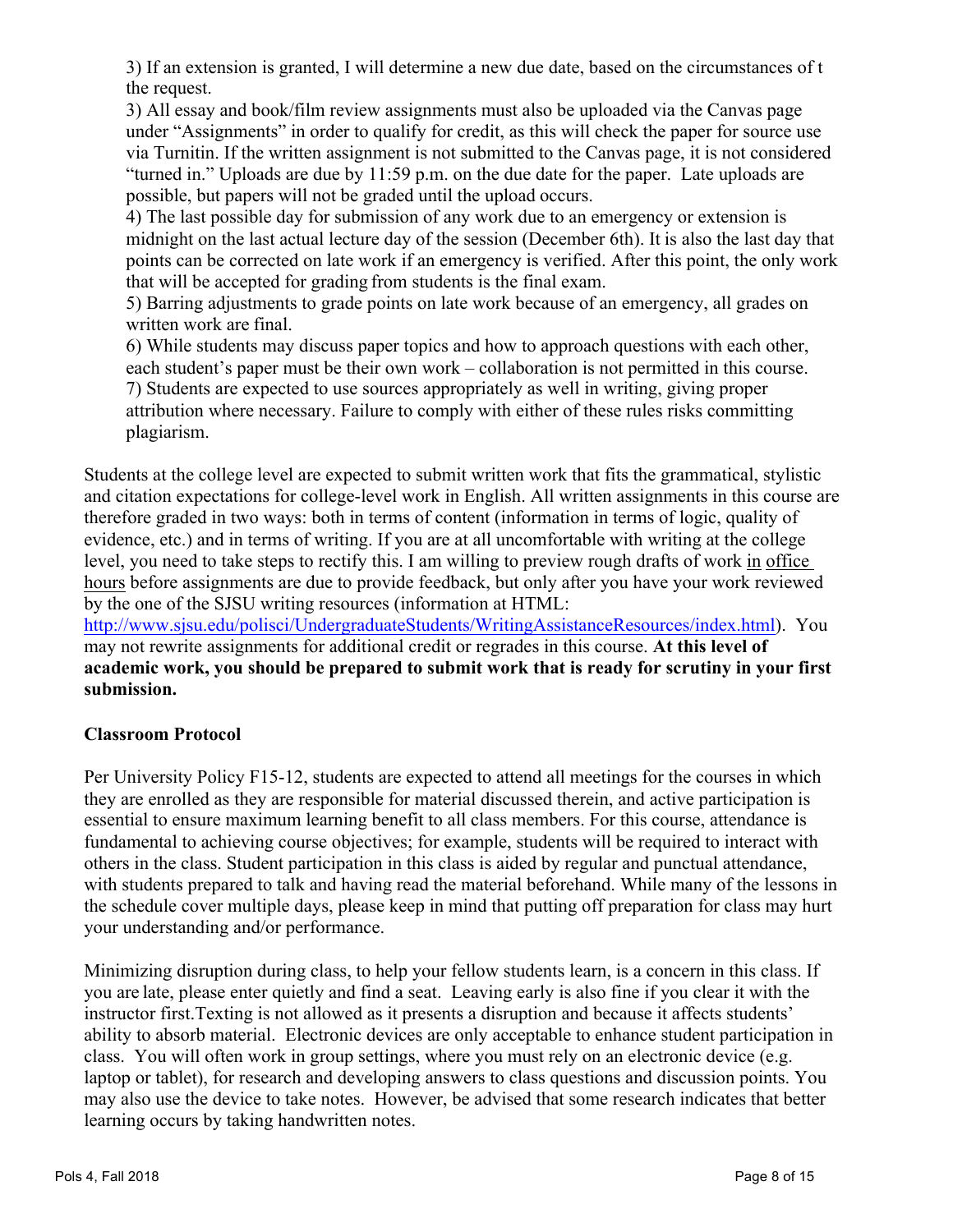While this course is essentially an introductory theory and issues course in International Politics, we may be touching on some sensitive issues over the course of the semester – and it is not always clear what could be sensitive to other people, given our diverse backgrounds. For that reason, students should refrain from language, particularly generalizations or characterizations of individuals or groups based on race, religion, socioeconomic background, etc. This also applies to discussions in class: if you have problems with a student's points, challenge the points, not the student. If you are uncomfortable with a topic or how discussion has gone in class, you may want to contact me outside of class or in office hours.

In your profiles, I will ask how to address you. Please let me know. I will work to remember each or your names and learn your backgrounds. To maintain a collegial but professional decorum in the classroom, please address me by my academic title, either Dr. Lira, or Professor Lira.

#### **University Policies**

Per University Policy S16-9, university-wide policy information relevant to all courses, such as academic integrity, accommodations, etc. will be available on Office of Graduate and Undergraduate Programs' Syllabus Information web page at http://www.sjsu.edu/gup/syllabusinfo/". Please peruse these policies at the link, as they apply to issues such as accommodations for students with learning or other challenges, religious holidays, and what is considered cheating or plagiarism.

## **Workload and Credit Hour Requirements**

Success in this course is based on the expectation that students will spend, for each unit of credit, a minimum of 45 hours over the length of the course (normally 3 hours per unit per week with 1 of the hours used for lecture) for instruction or preparation/studying or course related activities including but not limited to internships, labs, clinical practica. Other course structures will have equivalent workload expectations as described in the syllabus.

#### **Disclaimer**

Information in this syllabus can be changed with fair notice. Any changes will be announced in class and/or via announcements through Canvas (http://www.sjsu.edu/at/ec/canvas/). It is your responsibility to sign into Canvas regularly and check for any important announcements and updates.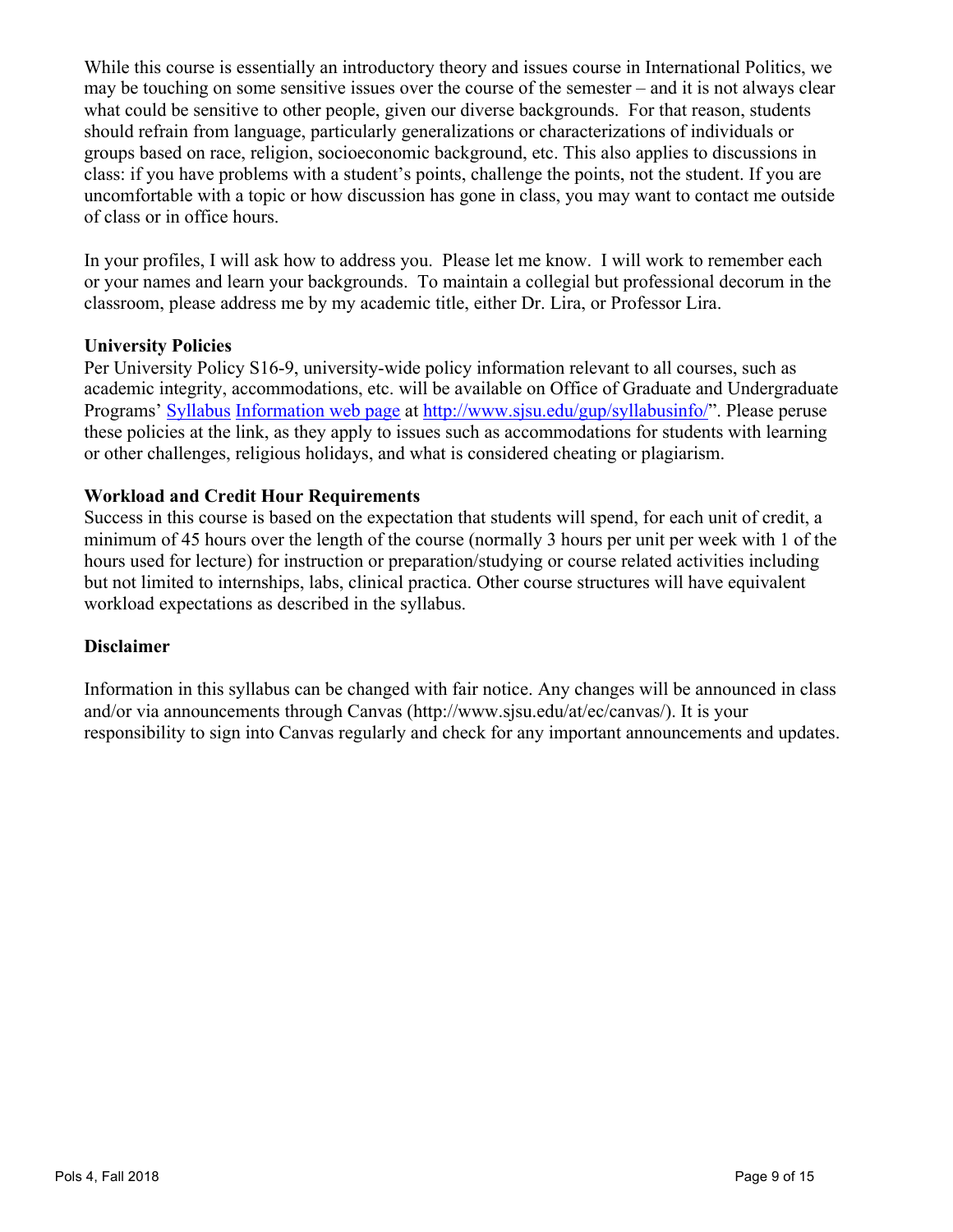# **Pols 4/Sec 2 Fall 2018 Course Schedule**

| Week           | <b>Dates</b> | Date, Topics, Readings, Assignments, Deadlines                                                                                                                                                                                                                                                                                                                                                                                                                                                                                                                                        |
|----------------|--------------|---------------------------------------------------------------------------------------------------------------------------------------------------------------------------------------------------------------------------------------------------------------------------------------------------------------------------------------------------------------------------------------------------------------------------------------------------------------------------------------------------------------------------------------------------------------------------------------|
|                | 8/21         | Meeting: 1<br>Topic: Course Introduction,<br>Reading: Syllabus<br>Assignment: Syllabus Quiz                                                                                                                                                                                                                                                                                                                                                                                                                                                                                           |
| $\mathbf{1}$   | 8/23         | Part Ia: Background and Theory-History<br>Meeting: 2<br>Topic: Approaches to International Relations & Historical Context<br>Readings: Mingst & Toft: Essentials, Chapters. 1 & 2<br>Assignments & Deadlines: Complete Registration for iClicker.                                                                                                                                                                                                                                                                                                                                     |
| $\overline{2}$ | 8/28         | Part Ib: Background and Theory- Contending Perspectives<br>Meeting: 3<br>Topic: Liberalism & Realism<br>Readings: Mingst & Toft: Essentials, Ch. 3; Stephen M. Walt, "One World,<br>Many Theories"<br>http://www.jstor.org/stable/1149275?seq=1#page scan tab contents; Doyle,<br>"Liberalism and World Politics" http://www.jstor.org/stable/1960861<br>Assignments & Deadlines:                                                                                                                                                                                                     |
|                | 8/30         | Meeting: 4<br>Topic: Constructivism & Radical Perspectives and other Theories<br>Readings: Alexander Wendt, Constructing International Politics,<br>http://faculty.maxwell.syr.edu/hpschmitz/PSC124/PSC124Readings/WendtC<br>onstructivism.pdf<br>Assignments & Deadlines: $8/31$ – last day to drop a course without a "W"                                                                                                                                                                                                                                                           |
| 3              | 9/4<br>9/6   | <b>Part IIa: Actors and Their Effects on Politics</b><br>Meeting: 5<br>Topic: The International System<br>Readings: Mingst & Toft: Essentials, Ch, 4; Graham T. Allison "Conceptual<br>Models and the Cuban Missile Crisis<br>DOI: https://doi.org/10.1017/S000305540025853X<br>Assignments & Deadlines: TBD<br>Meeting: 6<br>Topic: The State<br>Readings: Mingst & Toft: Essentials, Ch. 5; Graham T. Allison and Morton<br>H. Halperin, "Bureaucratic Politics: A Paradigm and Some Policy<br>Implications" < http://www.jstor.org/stable/2010559><br>Assignments & Deadlines: TBD |
| 4              | 9/11         | <b>Part IIb: Actors and Their Effects on Politics</b><br>Meeting: 7<br>Topic: The Individual<br>Reading: Mingst & Toft: Essentials (continued), Ch. 6<br>Assignments & Deadlines: TBD                                                                                                                                                                                                                                                                                                                                                                                                 |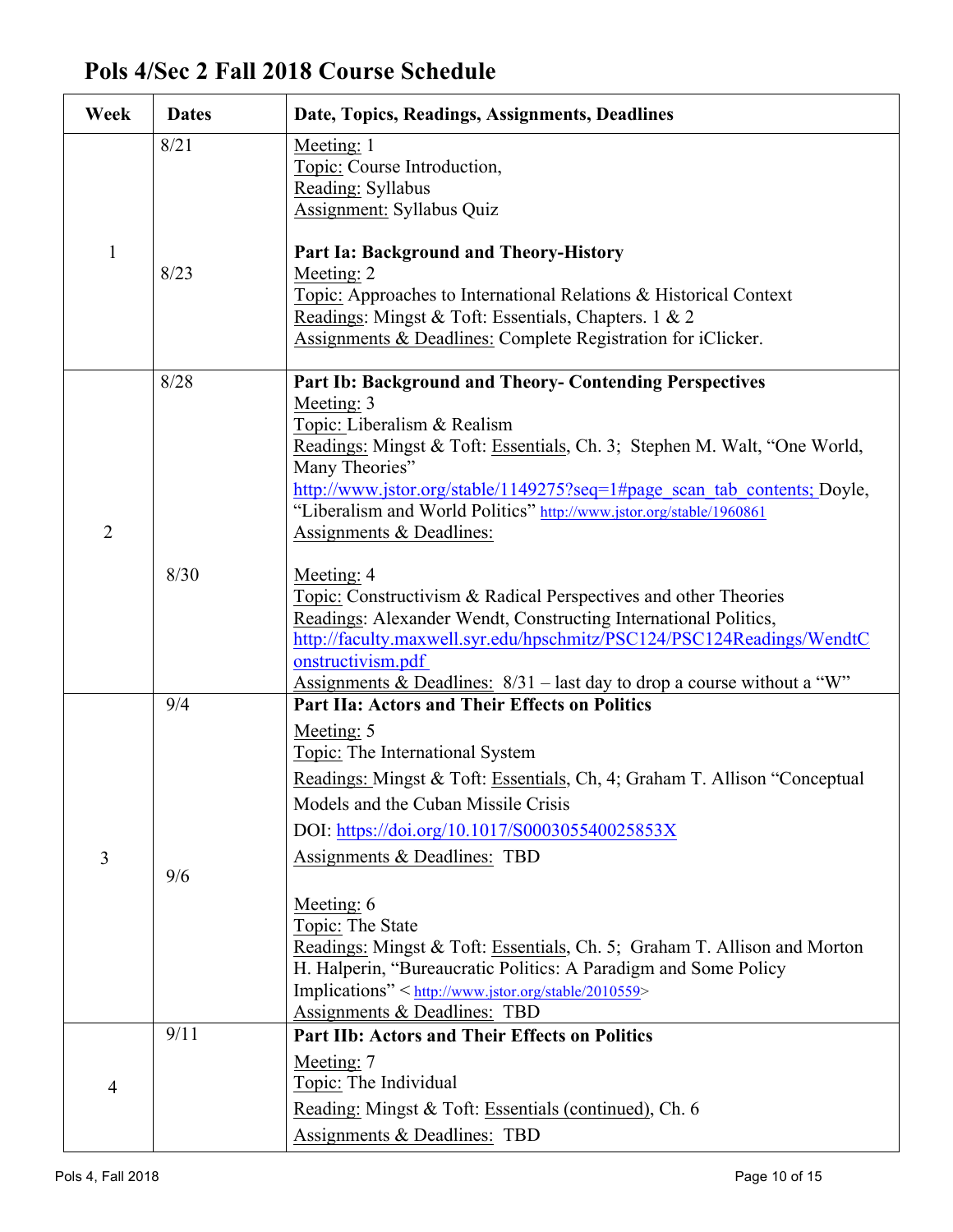| Week  | <b>Dates</b>                                                              | Date, Topics, Readings, Assignments, Deadlines                                                                                                                                                                                                                                                                                                                                                                                                                                                                                                                                                                                                                                                                                                                                                                                                                            |
|-------|---------------------------------------------------------------------------|---------------------------------------------------------------------------------------------------------------------------------------------------------------------------------------------------------------------------------------------------------------------------------------------------------------------------------------------------------------------------------------------------------------------------------------------------------------------------------------------------------------------------------------------------------------------------------------------------------------------------------------------------------------------------------------------------------------------------------------------------------------------------------------------------------------------------------------------------------------------------|
|       | 9/13                                                                      | Meeting: 8<br>Topic: IGOs, International Law, & NGOs<br>Reading: Mingst & Toft: Essentials (continued), Ch. 7<br>Assignment: Before Next class watch the Melian Dialogue<br>https://www.mtholyoke.edu/acad/intrel/melian.htm                                                                                                                                                                                                                                                                                                                                                                                                                                                                                                                                                                                                                                              |
| 5     | 9/18<br>9/20                                                              | Meeting: 9<br>Topic: Liberalism versus Realism<br>Reading: Thucydides, The History of the Peloponnesian War, Book I,<br>Chapters 1 (pages 6-27) & 2 (pages 28-63), HTML <https: sjsu-<br="">primo.hosted.exlibrisgroup.com/primo-<br/>explore/fulldisplay?docid=01CALS_ALMA51438882240002901&amp;context=L&amp;vid=<br/>01CALS SJO&amp;search scope=EVERYTHING&amp;tab=everything⟨=en US&gt;<br/>Assignments &amp; Deadlines: Group Case Study (Thucydides, The History of<br/>the Peloponnesian War, and the Melian Dialogue); Library Plagarism<br/><b>Tutorial Due</b><br/>Meeting: 10<br/>Topic/Assignment: Mid-Term Exam (Background, Theory, &amp; Actors) –<br/>(Take home portion due 9/25).<br/>Assignments &amp; Deadlines: Last day to add a class; Student Profiles due.<br/>Chosen Book or Movie title for review submitted to Professor on Canvas.</https:> |
| 6 & 7 | $9/25, 9/27; \&$<br>$10/02$ , $10/04$<br>$10/4$ is a<br>group work<br>day | <b>Part IIIa: Major Issues</b><br>Meetings 11-14<br>Topic: War and Strife<br>Readings: Mingst & Toft: Essentials, Ch. 8<br>Cook, Martin. "Ethical Issues in Targeting," in Targeting: The Challenges in<br>Modern Warfare, Ducheine, Paul L., Frans P.B. Osinga and Michael N.<br>Schnitt, eds. Netherlands: T.M.C. Asser Press, 2016, 147-158 (electronic<br>book: use King Library site to access).<br>https://link.springer.com/chapter/10.1007/978-94-6265-072-5 7><br>Assignments & Deadlines: Mid-Term Take home Essay exam due. Video<br>Case Study on War; Group assignment; Discussion on IR and War;                                                                                                                                                                                                                                                            |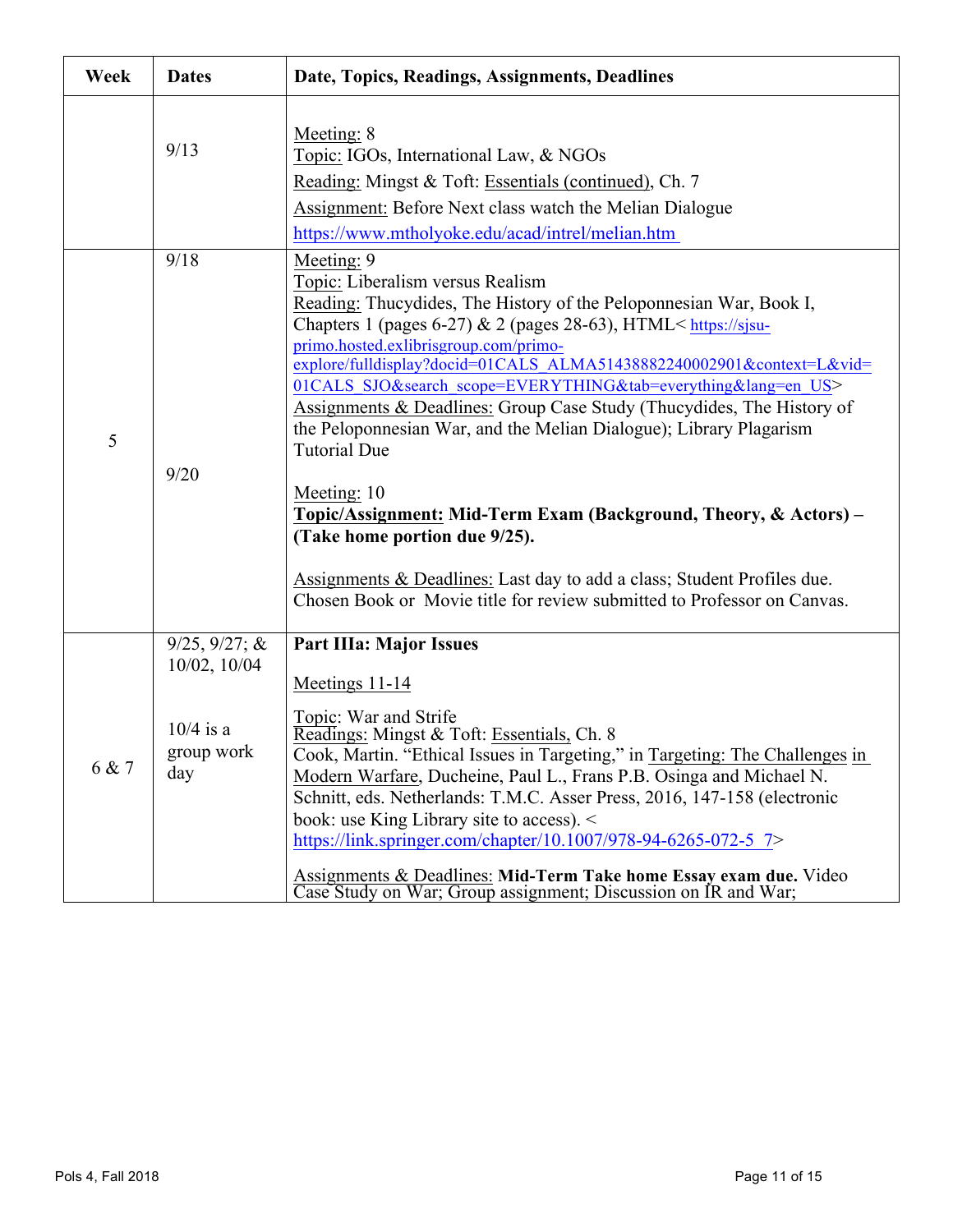| Week    | <b>Dates</b>                                                         | Date, Topics, Readings, Assignments, Deadlines                                                                                                                                                                                                                                                                                                                                                                                                                                                                                                                                                                                                                                                                                                                                                                                                                                                                                                                                                                                                                                                                                                                                                                                                                                                                                                                                                               |
|---------|----------------------------------------------------------------------|--------------------------------------------------------------------------------------------------------------------------------------------------------------------------------------------------------------------------------------------------------------------------------------------------------------------------------------------------------------------------------------------------------------------------------------------------------------------------------------------------------------------------------------------------------------------------------------------------------------------------------------------------------------------------------------------------------------------------------------------------------------------------------------------------------------------------------------------------------------------------------------------------------------------------------------------------------------------------------------------------------------------------------------------------------------------------------------------------------------------------------------------------------------------------------------------------------------------------------------------------------------------------------------------------------------------------------------------------------------------------------------------------------------|
| 8 & 9   | $10/09$ , $10/11$ ;<br>& 10/16<br>10/18<br>is a group<br>work day    | <b>Part IIIb: Major Issues</b><br>Meetings 15-18<br>Topic: B- International Political Economy<br>Readings: Mingst & Toft: Essentials, Ch. 9<br>Gilpin, R., & Gilpin, J. (1987). "CHAPTER TWO Three Ideologies of<br>Political Economy (pp. 25-64) "The Political Economy of International<br>Relations. Princeton University Press. Retrieved from<br>http://www.jstor.org/stable/j.ctt19wcct3<br>Paul, Joel R., The Cost of Free Trade (February 8, 2016). 22 Brown J. World<br>Affairs 343 (2015); UC Hastings Research Paper No. 162. Available at<br>SSRN: https://ssrn.com/abstract=2729535 (on Canvas under "Files," then<br>"Reserves").<br>"Why Trade is Good for You," The Economist 1 October 1998<br>(http://www.economist.com/node/605144) (on-line: use link to access).<br><b>Assignments &amp; Deadlines: Video Case Study on War; Group assignment;</b><br>Discussion on IR and the International Political Economy<br><b>Chosen Essay Topic Submitted to Professor on Canvas</b>                                                                                                                                                                                                                                                                                                                                                                                                            |
| 10 & 11 | $10/23$ , $10/25$ ,<br>& 10/30<br>$11/1 - Is a$<br>group work<br>day | <b>Part IIIc: Major Issues</b><br>Meetings 19-22<br>Topic Human Rights:<br>Mingst & Toft: Essentials, Ch. 10<br>Video, A Problem from Hell: Samantha Power, Samantha Power Talks about<br>Genocide, https://youtu.be/nzxyFIbDWGU<br>Book Optional,<br>Power, S. (2007). A Problem from Hell: America and the Age of Genocide.<br>Harper Perennial.<br>Evan Osnos, In the Land of the Possible: Samantha Power has the<br>President's ear. To what end? The New Yorker,<br>http://www.newyorker.com/magazine/2014/12/22/land-possible<br>Lülf, Charlotte. "Non-Refoulement in International Refugee Law, Human<br>Rights Law and Asylum Laws," in From Cold War to Cyber War: The<br>Evolution of the International Law of Peace and War Over the Last 25 Years,<br>Heintze, Hans-Joachim and Pierre Thielbőrger, eds. New York: Springer<br>International Printing, 2016, 167-186 (on Canvas under "Files," then<br>"Reserves").<br>Norman, Richard. "War, Humanitarian Intervention and Human Rights," in<br>The Ethics of War: Shared Problems in Different Traditions, Richard Sorabji<br>and David Rodin, eds. Burlington, VT: Ashgate, 2006, 191-207 (electronic<br>book: use King Library webpage to access - https://sjsu-<br>primo.hosted.exlibrisgroup.com/primo-<br>explore/fulldisplay?docid=01CALS ALMA51438748080002901&context=<br>L&vid=01CALS SJO&search scope=EVERYTHING&tab=everything&lan |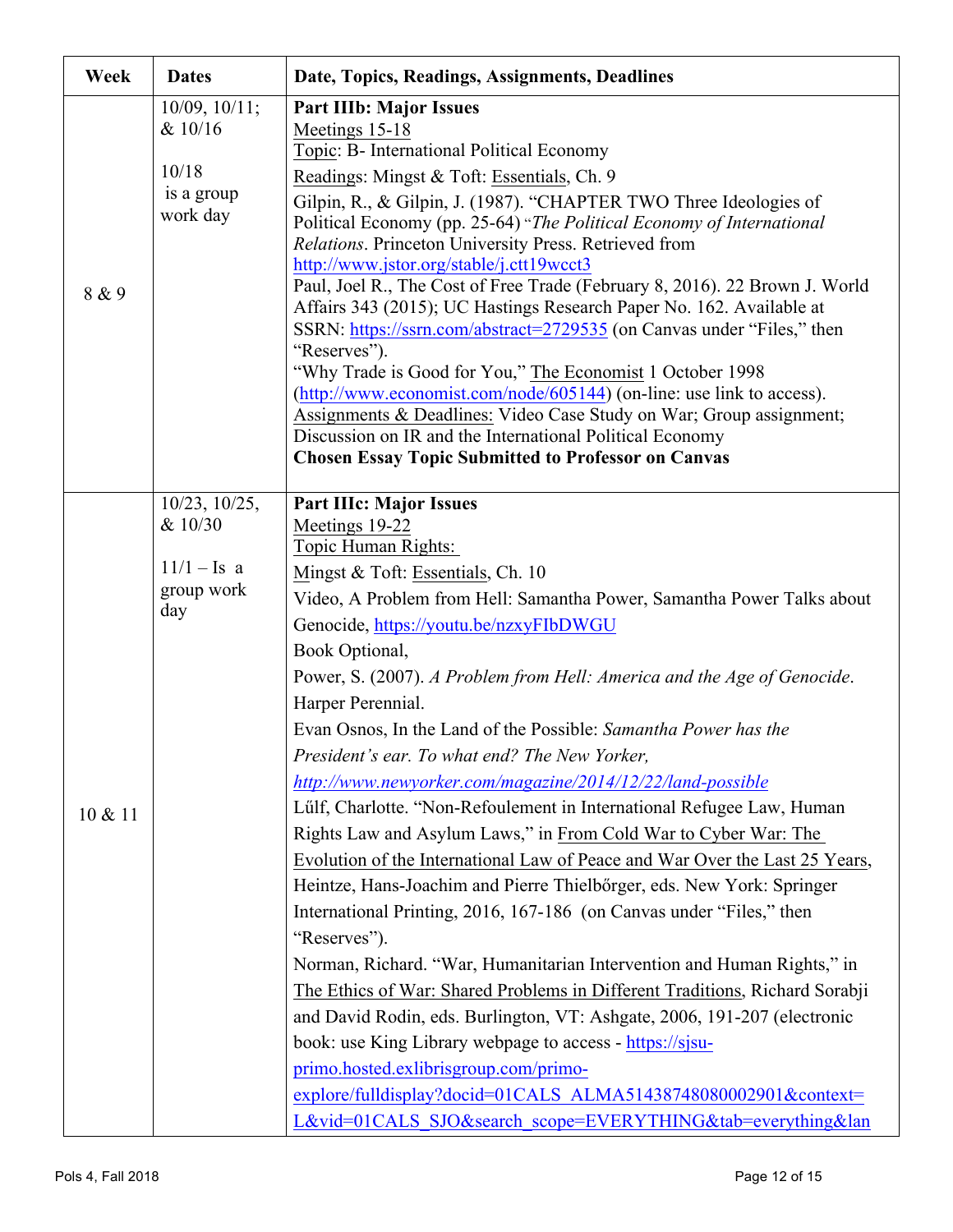| Week    | <b>Dates</b>                        | Date, Topics, Readings, Assignments, Deadlines                                                                                                                                                                                                                                              |
|---------|-------------------------------------|---------------------------------------------------------------------------------------------------------------------------------------------------------------------------------------------------------------------------------------------------------------------------------------------|
|         |                                     | $g=$ en US).                                                                                                                                                                                                                                                                                |
|         |                                     | Assignments & Deadlines: Video Case Study on War; Group assignment;<br>Discussion on IR and Human Rights                                                                                                                                                                                    |
|         |                                     |                                                                                                                                                                                                                                                                                             |
|         |                                     |                                                                                                                                                                                                                                                                                             |
|         |                                     |                                                                                                                                                                                                                                                                                             |
|         |                                     |                                                                                                                                                                                                                                                                                             |
|         | 11/6, 11/8; $&$<br>$11/13$ ,        | <b>Part IIId: Major Issues</b><br>Meetings 23-26                                                                                                                                                                                                                                            |
|         | $11/15$ - is a<br>group work<br>day | Topic: Transnational Issues<br>Readings: Mingst & Toft: Essentials, Ch. 11<br>Kevin Bales, Disposable People: New Slavery in the Global Economy,<br>(Berkeley, CA: University of California Press, 2004)<br>http://www.jstor.org/stable/10.1525/j.ctt1pp4n3                                 |
| 12 & 13 |                                     | <b>Or</b><br>Kara, S. (2009). Sex Trafficking: Inside the Business of Modern Slavery.<br>Columbia University Press. Retrieved from<br>http://www.jstor.org/stable/10.7312/kara13960                                                                                                         |
|         |                                     | <b>Or</b><br>Bales, K., & Soodalter, R. (2009). The Slave Next Door: Human Trafficking<br>and Slavery in America Today. BERKELEY; LOS ANGELES; LONDON:<br>University of California Press. Retrieved from<br>http://www.jstor.org/stable/10.1525/j.ctt1pppv5<br>Assignments & Deadlines: TBD |
|         |                                     |                                                                                                                                                                                                                                                                                             |
|         | $11/20$ , $11/22$ ;                 | <b>Topic: Course Summary and Final Group Debate preparation</b>                                                                                                                                                                                                                             |
| 14      |                                     | Deadline: Book/Film Review is Due at Midnight NOV 20 <sup>th</sup> .                                                                                                                                                                                                                        |
|         |                                     | NO CLASS 11/22 - THANKSGIVING HOLIDAY BREAK                                                                                                                                                                                                                                                 |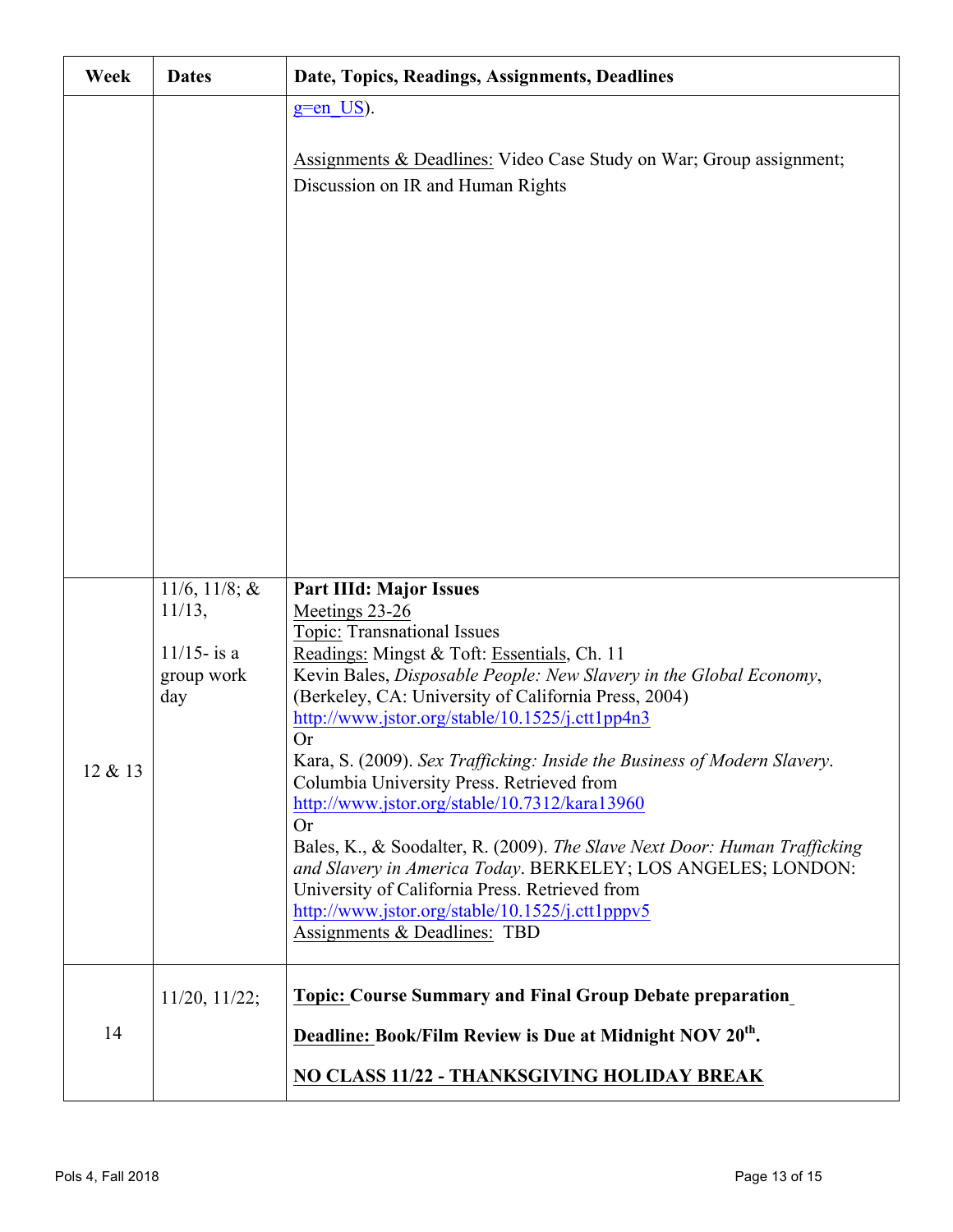| Week                 | <b>Dates</b>                            | Date, Topics, Readings, Assignments, Deadlines                                                                                                                                                                                                                                                                                  |
|----------------------|-----------------------------------------|---------------------------------------------------------------------------------------------------------------------------------------------------------------------------------------------------------------------------------------------------------------------------------------------------------------------------------|
| 15 & 16              | 11/27, 11/29<br>$\&$<br>$12/4$ , $12/6$ | The Great Debate Series (Group 1: 11/27; Group 2: 11/29; Group 3:<br>12/4; Group 4: $12/6$ )<br>Meetings $27-30$<br>Assignments & Deadlines: Final Exam Question Pool goes out on December<br>$6^{\text{th}}$ . Essay due Midnight 12/6. Final day to submit any work apart from the<br>Final Exam – midnight of December $6th$ |
| Final<br><b>Exam</b> | 12/13                                   | $12:15 - 2:30$ p.m. (please note time!) See link below for updates.<br>HTML <http: catalog="" final-exam-schedule-fall.html="" info.sjsu.edu="" static=""></http:>                                                                                                                                                              |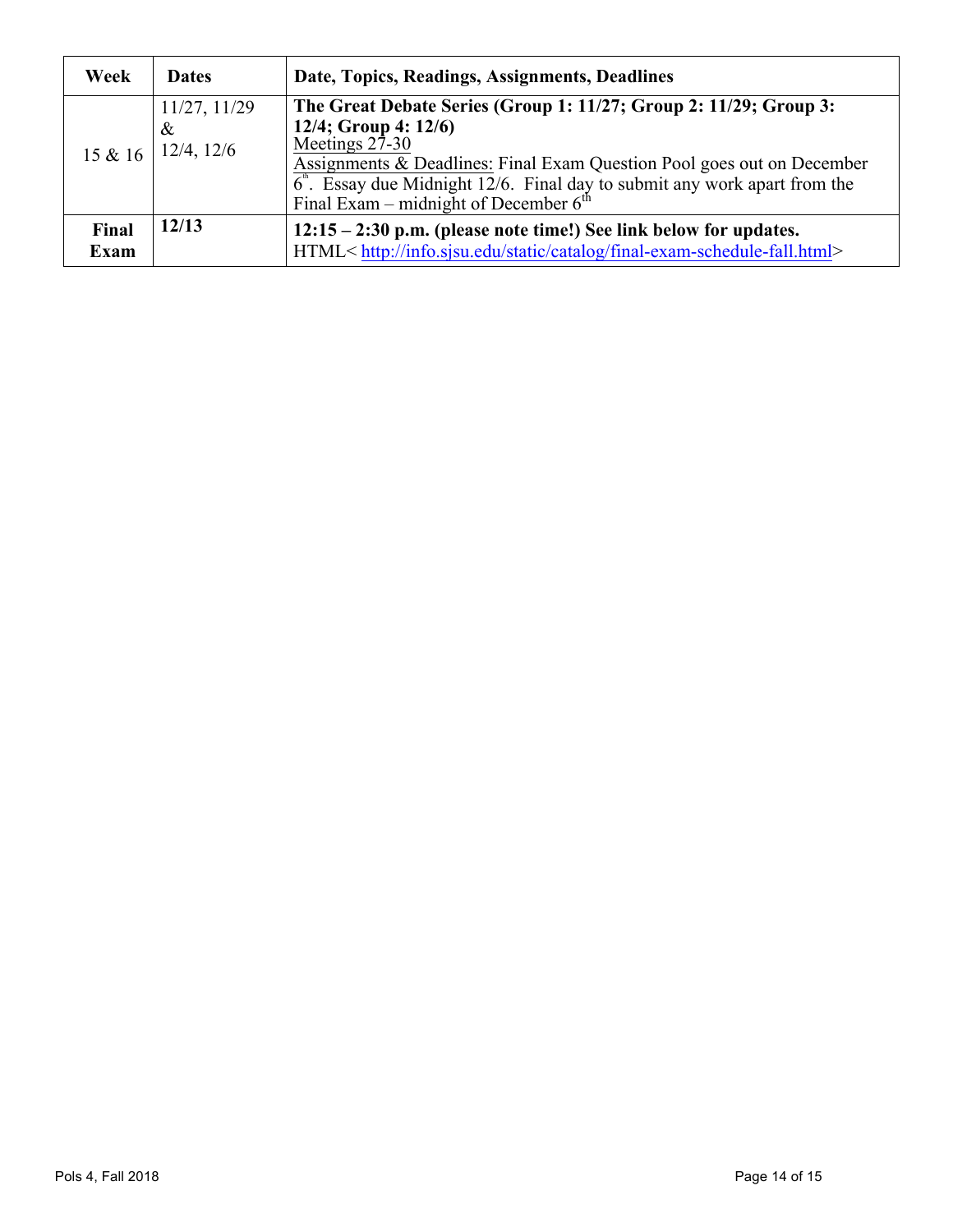# **Essays – Format and Details**

#### **Format and Content for Essays**

In the second half of the class, students will work with specific issues in international politics such as war, human rights, and international political economy. The four essay topics deal with a facet of the each of these issue. As part of the writing requirement and GE requirements for the course, students must select one of these four paper topics and write an essay of approximately 3-4 pages each (750-1000 words, excluding the bibliography) answering each topic question. Essays should be typewritten, double-spaced and in 12-point font with 1"margins and page numbers. There is a scheduled deadline for each of these topics; you may complete the essay for that topic any time before the due date, but after the due date, an essay on that topic will not qualify for full credit in grading. All essays must be submitted to the Canvas page online by 11:59 p.m. on the due date. essays may be e-mailed to the instructor for credit. Each essay is worth 60 points.

The topic question for each essay requires the student to demonstrate both knowledge as well as taking a particular position on an issue. You should plan to make an argument that answers the question, using what you have learned in the class via lecture and the readings. Part of the essay grade depends upon use of class materials in your answers; you are not required to do outside research for these essays, although you may do so for additional information. An essay that does not use class materials at all (lecture, text or articles/excerpts) may face a grade deduction. However, mere "information dumping," where you give information from a source but do not use it in a way that shows understanding, will receive a lower grade than an essay that has less information but clearly shows that the writer can understand and apply knowledge.

All materials used in your essay, including lecture or discussion notes, are considered sources of material, and must be cited when used as quotes or sources of information.

All essays will receive grades based upon a percentage system, with 100 percentage total possible. The essay will be graded for content:

- Answering all parts of a question;
- Making an argument when your opinion is required, or a well written thesis;
- Showing an understanding of the concepts needed to answer the question;
- Use of class materials to inform your answers.

Twenty points of the essay will be for grammar and citations, as outlined below.

#### Grammar and Citations in Essays

To fulfill the writing requirements of this course, students are expected to perform written work and be evaluated on their ability to write. This means that part of your essay grade will depend upon grammar and citations as well as content. You will have two essays this semester, which gives you a chance to improve your writing over time and become comfortable with habits such as citation that will help you in later courses.

Common grammar errors that could receive deductions include:

- Spelling (do not just rely on spell check, as an incorrect word can still be correctly spelled);
- Verb tense and agreement;
- Word choice:
- Run-on or fragment sentences;
- Run-on paragraphs (multiple topics in a paragraph).
- Citations must also be given for any ideas or information that is not your own. I recommend either the APA styles for citation in this class, although MLA or other methods may be used.
- Citations can either be as footnotes or as endnotes, although you may prefer in-text. Examples:
	- o For information from lecture: In-text would be (Lira, Lecture, Date).
	- o For the textbook: In-text would be (Mingst and Arreguin-Toft 2016, Page #).
	- $\circ$  For other class sources: In-text would be (Author(s), Date, Page #).